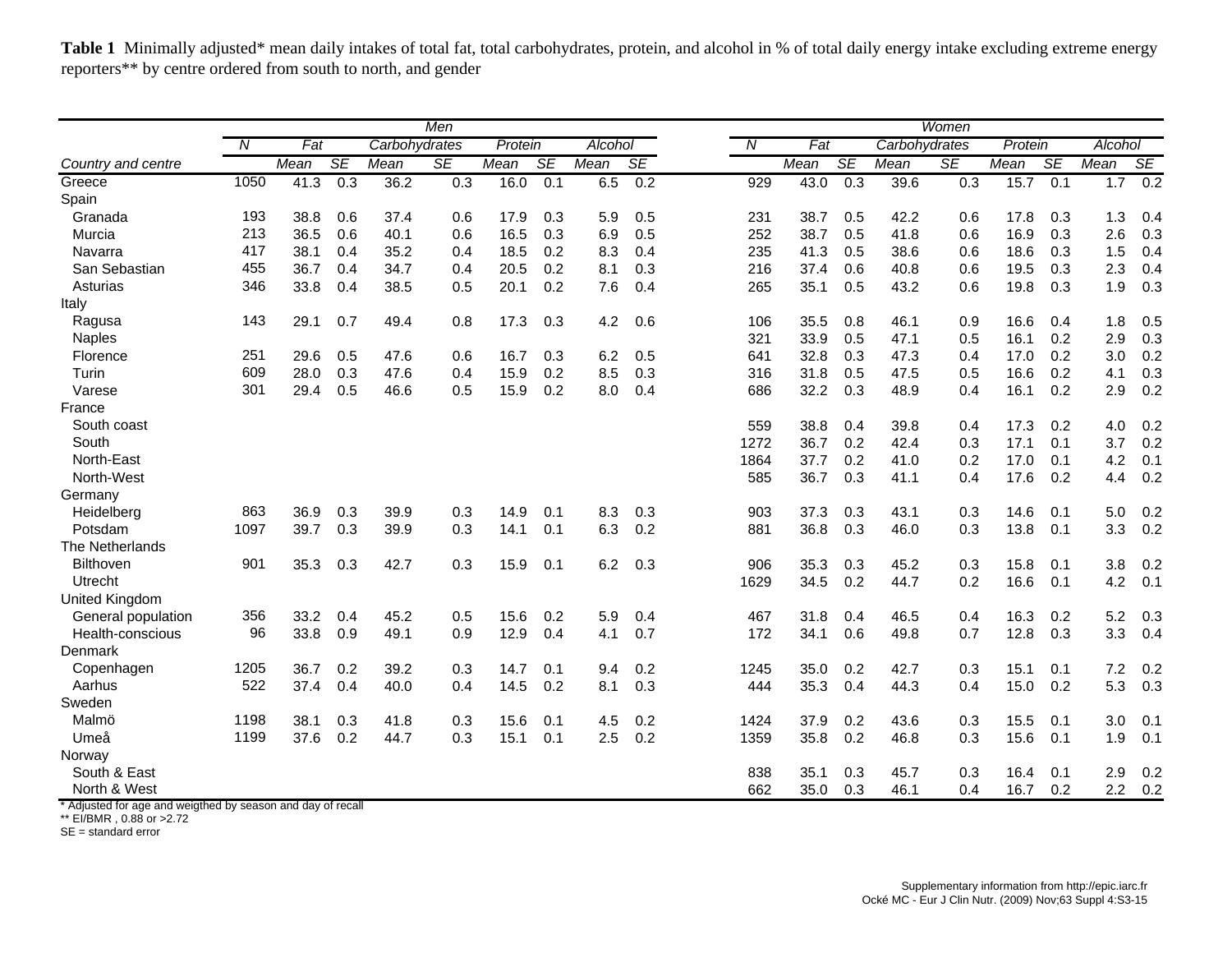| Country and centre | Potatoes and<br>other tubers | Vegetables | dried<br>Legumes, | Fruit | Dairy products | Cereal and<br>cereal products<br>and | meat<br>Meat and<br>products | and<br>shellfish<br>Fish | egg<br>lucts<br>and<br>i<br>Dorodi<br>D | $\overline{\overline{a}}$ | Sugar and<br>confectionary | Cakes | Non alcoholic<br>beverages | Alcoholic<br>beverages | Condiments<br>and sauces | bouillons<br>Soups, | Miscellaneous |
|--------------------|------------------------------|------------|-------------------|-------|----------------|--------------------------------------|------------------------------|--------------------------|-----------------------------------------|---------------------------|----------------------------|-------|----------------------------|------------------------|--------------------------|---------------------|---------------|
| Greece             | 1.6                          | 3.7        | 1.5               | 8.2   | 14.1           | 23.8                                 | 6.5                          | 2.4                      | 0.9                                     | 20.3                      | 4.7                        | 6.9   | 1.3                        | 1.7                    | 1.8                      | 0.5                 | 0.1           |
| Spain              |                              |            |                   |       |                |                                      |                              |                          |                                         |                           |                            |       |                            |                        |                          |                     |               |
| Granada            | 3.4                          | 3.9        | 1.2               | 10.4  | 15.4           | 17.2                                 | 9.5                          | 4.0                      | 1.5                                     | 15.2                      | 4.3                        | 5.8   | 2.0                        | 1.3                    | 1.6                      | 3.2                 | 0.1           |
| Murcia             | 3.8                          | 6.9        | 1.1               | 10.2  | 11.6           | 14.6                                 | 9.9                          | 3.4                      | 1.6                                     | 15.8                      | 3.6                        | 10.3  | 1.3                        | 2.9                    | 1.0                      | 1.4                 | 0.7           |
| Navarra            | 2.8                          | 2.3        | 1.3               | 9.3   | 13.4           | 15.0                                 | 13.6                         | 4.2                      | 2.1                                     | 16.6                      | 4.6                        | 9.0   | 1.1                        | 1.8                    | 1.1                      | 1.5                 | 0.4           |
| San Sebastian      | 3.4                          | 3.0        | 1.9               | 10.0  | 12.8           | 14.0                                 | 12.8                         | 4.5                      | 2.5                                     | 14.9                      | 4.9                        | 7.1   | 1.2                        | 2.8                    | 1.8                      | 2.1                 | 0.2           |
| Asturias           | 4.2                          | 1.6        | 2.1               | 9.7   | 16.9           | 15.3                                 | 12.5                         | 4.5                      | 2.2                                     | 9.6                       | 5.0                        | 8.5   | 1.5                        | 2.7                    | 1.4                      | 2.2                 | 0.2           |
| Italy              |                              |            |                   |       |                |                                      |                              |                          |                                         |                           |                            |       |                            |                        |                          |                     |               |
| Ragusa             | 1.3                          | 2.1        | 0.9               | 8.5   | 10.3           | 30.4                                 | 9.6                          | 2.2                      | 1.1                                     | 10.1                      | 4.0                        | 11.0  | 1.4                        | 2.1                    | 4.5                      | 0.1                 | 0.4           |
| <b>Naples</b>      | 1.6                          | 2.3        | 0.8               | 7.6   | 12.8           | 30.4                                 | 7.3                          | 1.9                      | 1.0                                     | 9.5                       | 5.1                        | 10.0  | 1.4                        | 2.9                    | 3.7                      | 0.1                 | 1.5           |
| Florence           | 1.7                          | 2.5        | 0.7               | 8.7   | 11.6           | 28.9                                 | 9.9                          | 1.3                      | 0.9                                     | 11.2                      | 4.1                        | 10.3  | 1.6                        | 3.2                    | 1.9                      | 0.2                 | 1.3           |
| Turin              | 1.6                          | 3.1        | 0.2               | 9.2   | 11.7           | 27.8                                 | 9.5                          | 1.5                      | 1.1                                     | 10.6                      | 5.3                        | 9.2   | 1.7                        | 4.4                    | 2.1                      | 0.2                 | 0.7           |
| Varese             | 1.7                          | 2.1        | 0.4               | 9.2   | 12.4           | 26.8                                 | 9.6                          | 1.5                      | 1.0                                     | 7.2                       | 5.8                        | 10.9  | 1.7                        | 3.0                    | 5.9                      | 0.4                 | 0.5           |
| France             |                              |            |                   |       |                |                                      |                              |                          |                                         |                           |                            |       |                            |                        |                          |                     |               |
| South coast        | 1.8                          | 3.2        | 0.5               | 7.6   | 16.6           | 18.8                                 | 11.7                         | 2.6                      | 1.1                                     | 8.2                       | 5.8                        | 8.0   | 2.0                        | 4.5                    | 4.7                      | 1.9                 | 1.2           |
| South              | 2.5                          | 2.8        | 0.4               | 7.9   | 15.5           | 21.0                                 | 11.7                         | 2.3                      | 1.1                                     | 7.5                       | 5.8                        | 8.0   | 2.1                        | 4.0                    | 4.9                      | 1.6                 | 0.9           |
| North-East         | 2.6                          | 2.8        | 0.3               | 7.3   | 15.8           | 18.5                                 | 12.2                         | 2.3                      | 1.1                                     | 7.9                       | 5.9                        | 9.2   | 2.3                        | 4.6                    | 4.4                      | 1.6                 | 1.0           |
| North-West         | 3.3                          | 2.6        | 0.3               | 7.3   | 15.1           | 19.2                                 | 12.5                         | 3.1                      | 1.1                                     | 7.6                       | 5.5                        | 8.4   | 2.4                        | 4.8                    | 4.2                      | 1.7                 | 0.9           |
| Germany            |                              |            |                   |       |                |                                      |                              |                          |                                         |                           |                            |       |                            |                        |                          |                     |               |
| Heidelberg         | 2.9                          | 2.0        | 0.2               | 7.5   | 14.0           | 18.6                                 | 11.4                         | 1.0                      | 0.9                                     | 8.9                       | 5.4                        | 8.9   | 5.8                        | 6.0                    | 5.0                      | 1.2                 | 0.5           |
| Potsdam            | 3.6                          | 2.1        | 0.1               | 8.7   | 14.1           | 16.5                                 | 11.3                         | 1.6                      | 1.1                                     | 12.0                      | 4.8                        | 8.8   | 6.6                        | 4.3                    | 2.8                      | 1.2                 | 0.4           |
| The Netherlands    |                              |            |                   |       |                |                                      |                              |                          |                                         |                           |                            |       |                            |                        |                          |                     |               |
| Bilthoven          | 4.3                          | 1.6        | 0.2               | 5.9   | 14.8           | 20.3                                 | 11.3                         | 1.0                      | 1.1                                     | 8.2                       | 7.9                        | 9.6   | 3.8                        | 4.9                    | 3.2                      | 1.1                 | 1.0           |
| Utrecht            | 4.0                          | 1.5        | 0.2               | 7.9   | 17.5           | 18.6                                 | 10.9                         | 1.1                      | 1.1                                     | 7.2                       | 6.8                        | 10.2  | 3.2                        | 5.1                    | 2.8                      | 1.1                 | 0.8           |
| United Kingdom     |                              |            |                   |       |                |                                      |                              |                          |                                         |                           |                            |       |                            |                        |                          |                     |               |
| General population | 3.9                          | 2.7        | 0.4               | 6.7   | 13.3           | 20.8                                 | 8.4                          | 2.4                      | 1.0                                     | 7.8                       | 7.0                        | 11.9  | 2.8                        | 5.2                    | 2.8                      | 1.0                 | 1.9           |
| Health-conscious   | 3.6                          | 4.0        | 1.0               | 13.2  | 8.9            | 22.8                                 | 1.6                          | 1.3                      | 0.6                                     | 9.6                       | 6.1                        | 11.3  | 3.3                        | 3.3                    | 2.9                      | 1.3                 | 5.2           |
| Denmark            |                              |            |                   |       |                |                                      |                              |                          |                                         |                           |                            |       |                            |                        |                          |                     |               |
| Copenhagen         | 3.1                          | 2.7        | 0.1               | 6.5   | 13.0           | 22.3                                 | 10.7                         | 3.7                      | 1.3                                     | 7.4                       | 5.5                        | 7.7   | 4.0                        | 7.7                    | 3.5                      | 0.4                 | 0.4           |
| Aarhus             | 3.2                          | 2.6        | 0.0               | 7.1   | 12.8           | 22.1                                 | 10.4                         | 2.9                      | 1.3                                     | 6.8                       | 6.2                        | 10.8  | 3.4                        | 6.5                    | 3.4                      | 0.4                 | 0.2           |
| Sweden             |                              |            |                   |       |                |                                      |                              |                          |                                         |                           |                            |       |                            |                        |                          |                     |               |
| Malmö              | 4.0                          | 2.1        | 0.2               | 6.1   | 14.5           | 17.0                                 | 10.9                         | 2.9                      | 1.4                                     | 9.0                       | 7.6                        | 11.4  | 2.9                        | 4.0                    | 4.4                      | 1.3                 | 0.4           |
| Umeå               | 3.8                          | 2.0        | 0.2               | 5.8   | 15.9           | 20.6                                 | 9.7                          | 2.6                      | 1.2                                     | 9.0                       | 6.5                        | 11.5  | 3.5                        | 2.8                    | 3.5                      | 1.3                 | 0.2           |
| Norway             |                              |            |                   |       |                |                                      |                              |                          |                                         |                           |                            |       |                            |                        |                          |                     |               |
| South & East       | 2.8                          | 2.0        | 0.0               | 5.9   | 15.5           | 22.7                                 | 11.5                         | 3.2                      | 1.2                                     | 6.5                       | 7.0                        | 8.0   | 5.5                        | 3.8                    | 3.2                      | 1.0                 | 0.1           |
| North & West       | 3.3                          | 1.9        | 0.0               | 5.5   | 15.2           | 21.8                                 | 11.8                         | 4.3                      | 1.2                                     | 6.1                       | 6.3                        | 9.2   | 5.6                        | 3.3                    | 3.0                      | 1.3                 | 0.0           |

**Table 2a** Sources of energy intake (E%), adjusted for age and weighted for day of 24-h recall and season, by centre ordered from south to north, in men